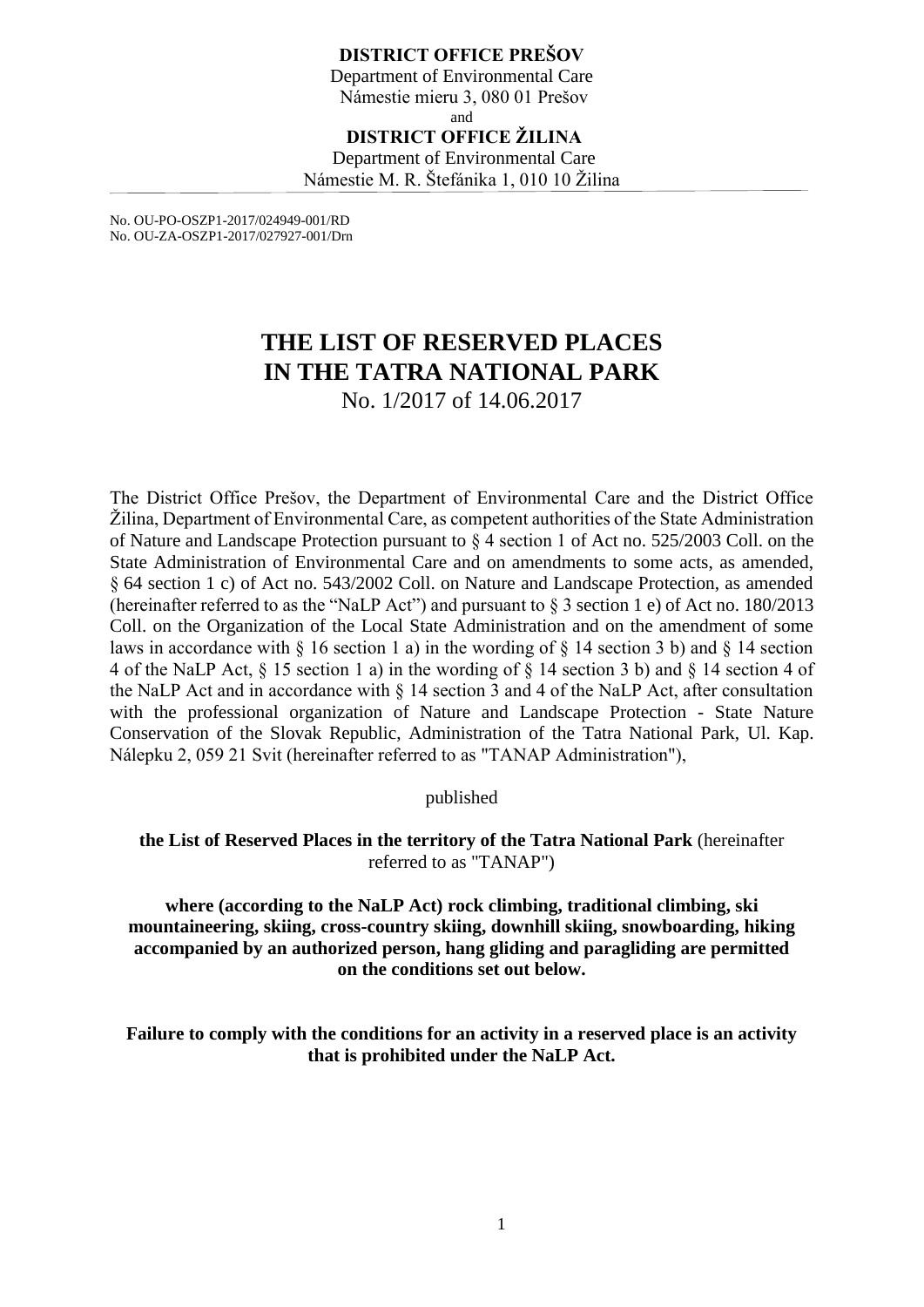#### **1. ROCK CLIMBING AND TRADITIONAL CLIMBING**

**1.1. Reserved places for rock climbing and traditional climbing** (*§ 16 section 1 a), in the wording of § 14 section 1 d) of the NaLP Act, § 15 section 1 a) in the wording of § 14 section 1 d) of the NaLP Act, § 14 section 1 d) of the the NaLP Act*) **the entire territory of TANAP except the following places**:

- a) the massif from the peak *Široká javorinská* to the peak *Žabí vrch Javorový* in the northwest, the valley *Rovienková dolina*, the valley *Svišťová dolina* and the end of the valley *Bielovodská dolina*; the southern boundary of this area creates a flowline of the peak *Veľký Žabí štít* –the tarn *České pleso*- the waterfall *Hviezdoslavov vodopád*- the tarn *Litvorové pleso*- the saddle *Prielom* (this restriction does not apply to accession to the valley *Česká dolina* past the stream *Český potok* and in the area of the peak *Malý Mlynár* from the 21<sup>st</sup> of December to the 20<sup>th</sup> of March with the descending through the saddle *Mlynárovo sedlo*),
- b) the valley *Kolová dolina* with all cirques and walls, northeastern part of the valley *Čierna Javorová dolina* bounded from the south by the stream *Čierny Javorový potok* and by the mountain ridge of *Snehové veže* (this restriction does not apply to accession to the valleys *Ľadové dolinky* from the valley *Malá Studená dolina* through the saddle *Ľadové sedlo* excluding the mountain ridge of *Snehové veže* from the north),
- c) the mountains Belianske Tatry,
- d) the mountain ridges: from the saddle *Kopské sedlo* to the peak *Jahňací štít* and from the peak *Veľká Svišťovka* to the peak *Kežmarský štít*,
- e) the valley *Huncovská dolina* including southeastern part of the peak *Veľká Svišťovka*,
- f) the valley *Slavkovská dolina* including rocky walls up to the *Granátová lávka*,
- g) the valley *Štôlska dolina* bounded from the north by the crest of peaks *Ostrva Končistá* and from the south by the hiking trail *Tatranská magistrála*,
- h) the area of the peak *Kriváň* with all its ridges and valleys (*Nefcerka*, *Kotliny*, *Škaredý Žľab*, *Zadný Handel*, *Suchá Voda*), the northeastern boundary is created by the mountain ridge of the peak *Hrubô* and the eastern boundary by the mountain ridge of the rock towers *Furkotské veže* and the peak *Kozí chrbát*,
- i) the shoulder of the peak *Kriváň* from the valley *Nefcerka* (the starting point at the foot of the wall to the saddle *Furkotské sedlo*) from the 21<sup>st</sup> of March to the 20<sup>th</sup> of December,
- j) all national nature reserves of the West Tatras.

#### **1.2. Rock climbing and traditional climbing can only be done in the reserved places under the following conditions**:

A. Climbing can be done only by climbers who are organized in climbing associations.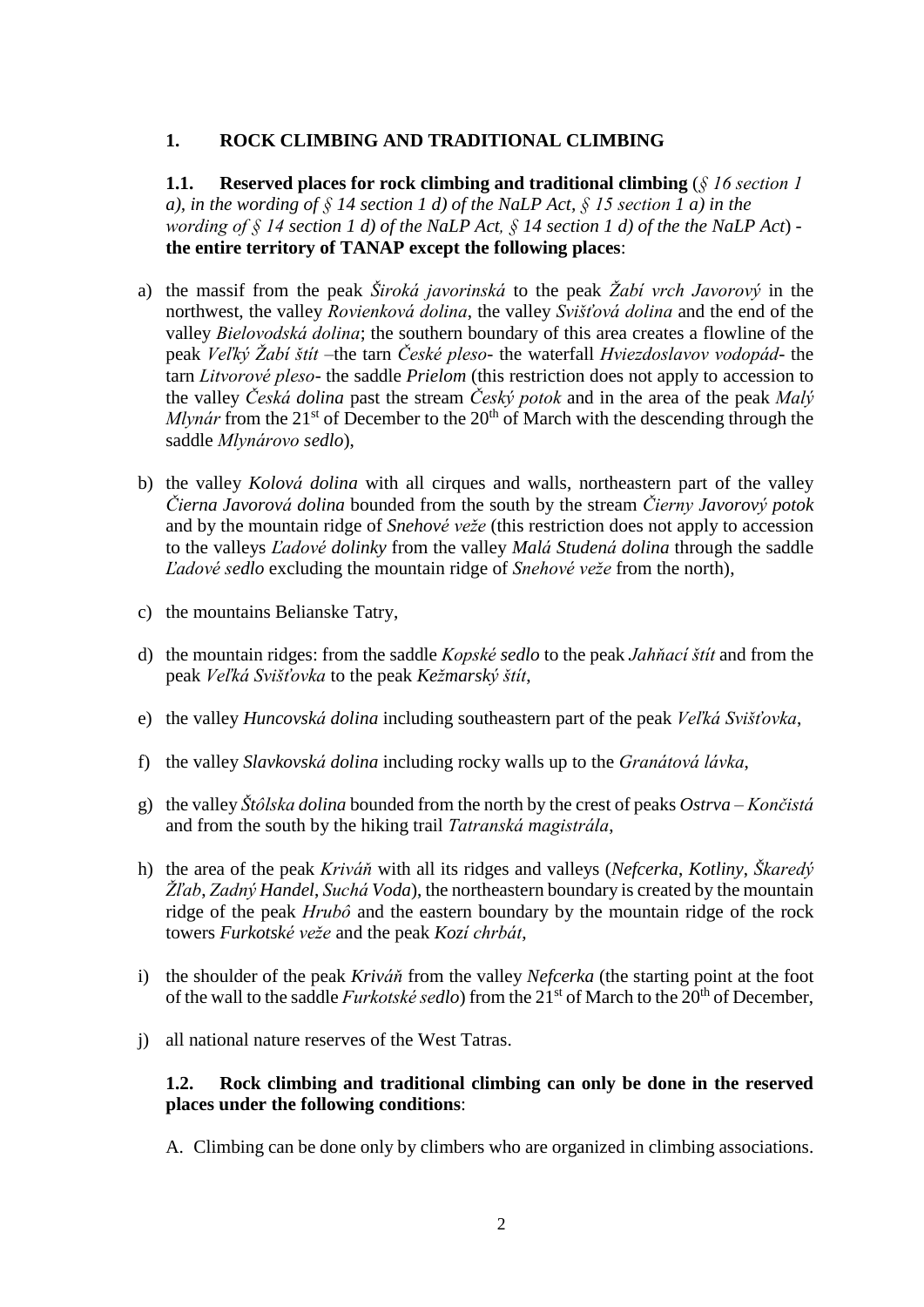- B. Climbers can enter the alpine environment out of the hiking and educational trails<sup>1</sup> only for the purpose of entrance on climbing route with the III. $<sup>2</sup>$  and higher climbing</sup> grade (according to UIAA classification), by choosing the most environmental friendly route.
- C. Climbers are required to have adequate climbing equipment allowing them to take a climbing route with the  $III.^2$  and a higher level of climbing difficulty (according to UIAA classification) and a valid certificate from their climbing organization, which has to be demonstrated at the request of a representative of the Nature and Landscape Protection Authority, rangers of TANAP, and members of the Nature Guard (§ 75 of the NaLP Act). During training for beginners, a person who cannot prove such a license must be accompanied by a sports instructor (climbing or mountaineering).
- D. Climbing tours can only be done in the daytime, i.e. climbing tours cannot begin earlier than one hour after sunrise and must be completed at least one hour before sunset.
- E. For organized climbing groups there is a mountain camp in the valley *Bielovodská dolina*, which serves exclusively for performance climbing and is not accessible to public. An overnight stay of individual climbers outside the accommodation is forbidden.
- F. The conditions set out in points A to E apply to traditional climbing accordingly.

## **2. SKI MOUNTAINEERING**

<u>.</u>

**2.1. Reserved places for practicing ski mountaineering** (*§ 16 section 1 a), in the wording of § 14 section 1 d) of the NaLP Act, § 15 section 1 a) in the wording of § 14 section 1 d) of the NaLP Act, § 14 section 1 d) of the the NaLP Act*):

- a) a two-way corridor, i.e. line (not area), defined by the geographical points chalet *Zbojnícka chata* in the valley *Veľká Studená dolina*, continuing through the cirque of the tarns *Sivé plesá* to the saddle *Priečne sedlo*, from there to chalet *Téryho chata* in the valley *Malá Studená dolina* and continuing with the mountain ridge from the peak *Mačacia veža* to the saddle *Baranie sedlo*, the valley *Veľká Zmrzlá dolina* and to the chalet *Chata pri Zelenom plese*,
- b) a two-way corridor, i.e. line (not area), defined by geographic points the tarn *Štrbské pleso* - the waterfall *Vodopád Skok* - the saddle *Soliskové sedlo* - to the chalet *Chata Solisko* from there using downhill ski slope towards the tarn *Štrbské Pleso*,
- c) the demarcated area in the valley *Žiarska dolina* defined by geographic points the chalet *Žiarska chata*- the saddle *Jalovské sedlo*- the peak *Baníkov* – the peak *Hrubá kopa* – the

 $<sup>1</sup>$  A hiking trail is considered to be a trail, which is marked on the terrain with a standardized hiking mark or a bar</sup> marking above the upper boundary of the forest and the passage after it is not prohibited by a decision of the nature conservation authority. An educational trail is considered to be a trail marked on the terrain with a standardized educational walkway sign and an information board on the natural attractions of the area, possibly accompanied by a printed guide.

<sup>&</sup>lt;sup>2</sup> III. grade (UIAA scale) - moderate difficulty – Intermediate fuse is recommended at exposed sites. Vertical locations already require the use of force.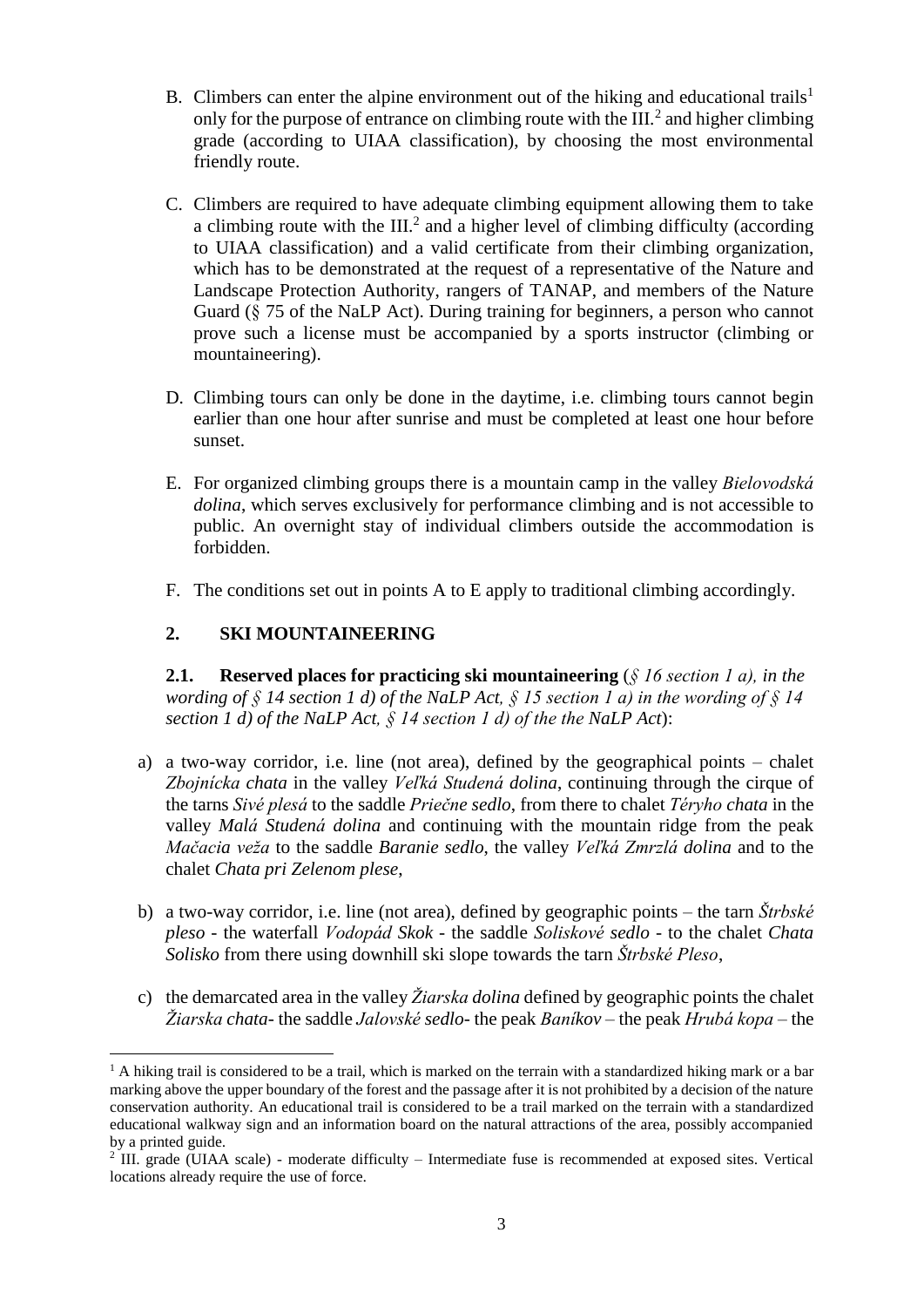crest *Tri kopy* – the saddle *Smutné sedlo* – the peak *Plačlivé* – the saddle *Žiarske sedlo* – the peak *Smrek* – the peak *Baranec* – the chalet *Žiarska chata*, i.e. the localities *Veľké Závraty*, *Malé Závraty* so that the starting point is the chalet *Žiarska chata*,

- d) demarcated area in the *Červenec* defined by the geographic points the pension *Penzión Ďumbier* – the peak *Babky* – the saddle *sedlo Predúvratie* – the peak *Veľká kopa* – the peak *Ostrá* – the saddle *sedlo Priehyba* - upper forest boundary – the chalet *Chata pod Náružím* – the border of the national nature reserve *Mních* – the pension *Penzión Ďumbier* so that the starting point is the pension *Penzión Ďumbier*,
- e) demarcated area in the valley *Zelená dolina* defined by geographical points the crossroad *Adamcuľa* – the crest of the peaks *Zadná Spálená* – *Spálená* – *Pachoľa* – *Baníkov* – *Hrubá kopa* – to the waterfall *Roháčsky vodopád* – the crossroad *Adamcuľa* so that the starting point is the crossroad *Adamcuľa*,
- f) demarcated area in the valley *Salatínska dolina* defined by geographic points top station of cableway of the ski resort *Spálená* – the crest of the peak *Predný Salatín* – the crest of the peaks *Brestová* – *Salatín* - *Zadný Salatín* - the top station of cableway of the ski resort *Spálená* so that the starting point is the top station of cableway of the ski resort Spálená.

### **2.2. Ski mountaineering can only be performed in the reserved places under the following conditions:**

- A. Ski mountaineers can enter the alpine environment outside of the tourist and educational trails<sup>3</sup> only for the purpose of entrance on a ski tour, and only from the starting points defined for each place reserved for ski mountaineering (defined in the section 2.1).
- B. Ski mountaineering can only be performed from the  $15<sup>th</sup>$  of December to the  $15<sup>th</sup>$  of April under favourable snow conditions, in the daytime, i.e. ski tours cannot begin earlier than one hour after sunrise and must be completed at least one hour before sunset.

## **3. DOWNHILL SKIING AND SNOWBOARDING**

**3.1. Reserved places for downhill skiing and snowboarding** (*§ 16 section 1 a), in the wording of § 14 section 1 d) of the NaLP Act, § 15 section 1 a) in the wording of § 14 section 1 d) of the NaLP Act, § 14 section 1 d) of the the NaLP Act*):

- a) Ski resort *Ždiar - Strednica*,
- b) Ski resort *Ski Taja Tatranská Javorina*,
- c) Ski resort *Tatranská Lomnica*,
- d) Ski resort *Starý Smokovec - Hrebienok*,
- e) Ski resort *Štrbské Pleso*,

1

f) Ski resort *Roháče - Spálená*.

 $3$  A hiking trail is considered to be a trail, which is marked on the terrain with a standardized hiking mark or a bar marking above the upper boundary of the forest and the passage after it is not prohibited by a decision of the nature conservation authority. An educational trail is considered to be a trail marked on the terrain with a standardized educational walkway sign and an information board on the natural attractions of the area, possibly accompanied by a printed guide.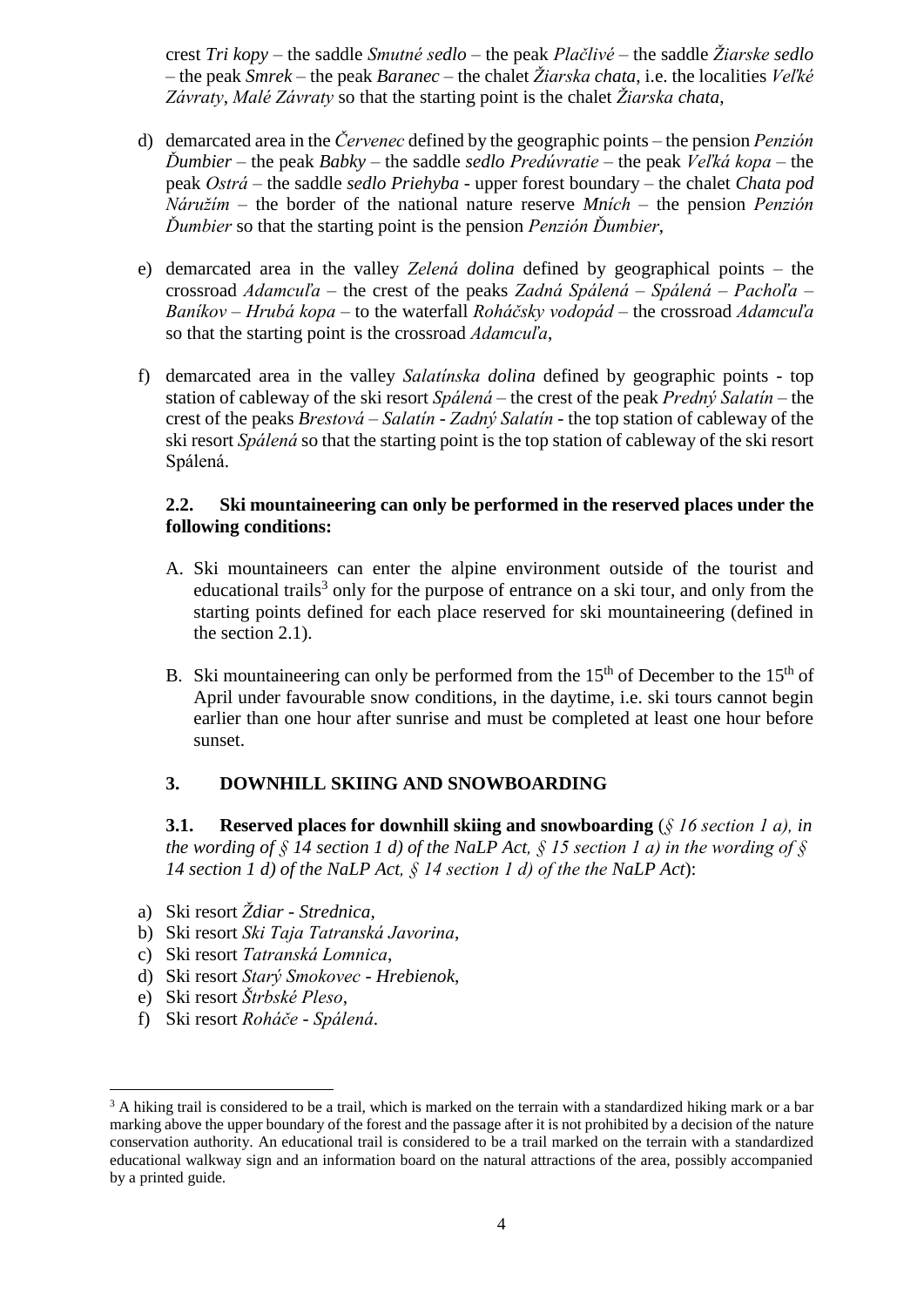### **3.2. Downhill skiing and snowboarding can only be performed in reserved places under the following conditions:**

- A. Downhill skiing and snowboarding can only take place on existing ski slopes of the ski resorts and at the time of their winter operation.
- B. Downhill skiing and snowboarding can only take place during daytime operation of the ski resorts.

## **4. CROSS-COUNTRY SKIING**

**4.1. Reserved places for cross-country skiing** (*§ 16 section 1 a), in the wording of § 14 section 1 d) of the NaLP Act, § 15 section 1 a) in the wording of § 14 section 1 d) of the NaLP Act, § 14 section 1 d) of the the NaLP Act*)

a) winter resort *Zuberec* - ski resort *Roháče - Spálená*,

b) winter resort *Štôla*,

c) cross-country skiing area *SNOW Štrbské Pleso*,

d) hiking trails<sup>4</sup> except the following parts of them:

1) the valley *Bielovodská dolina* from the *Biela voda* - blue marked trail,

2) the valley *Javorová dolina* from the crossroad *Pod Muráňom* - green marked trail,

3) the valley *Zadné Meďodoly* from the woodsman cottage *Pod Muráňom* - blue marked trail,

4) the valley *Monková dolina* – the saddle *Široké sedlo*- the saddle *Kopské sedlo* - green marked trail (educational trail),

5) the saddle *Kopské sedlo* from the tarn *Biele pleso* - blue marked trail,

6) the peak *Jahňací štít* from the tarn *Zelené pleso* - yellow marked trail,

7) the peak *Veľká Svišťovka* from the tarn *Zelené pleso* - red marked trail,

8) the peak *Veľká Svišťovka* from the viewpoint *Huncovská vyhliadka* - red marked trail, 9) the valley *Malá Studená dolina* from the chalet *Téryho chata* - green and yellow marked trail,

10) the valley *Veľká Studená dolina* from the chalet *Zbojnícka chata* - blue and yellow marked trail,

11) the peak *Slavkovský štít* from the viewpoint *Slavkovská vyhliadka* at the time of snow cover - blue marked trail,

12) the valley *Velická dolina* from the tarn *Velické pleso* - green marked trail,

13) the peak *Rysy* from the crossroad over the stream *Žabí potok* - red marked trail,

14) the valley *Mengusovská dolina* from the crossroad over the stream *Žabí potok* - blue marked trail,

15) the symbolic cemetery *Symbolický cintorín* under the peak *Ostrva* - yellow marked trail (in both directions),

16) the hiking trail *Tatranská magistrála* from the chalet *Sliezsky dom* to the tarn *Popradské pleso* at the time of snow cover - red marked trail,

17) the valley *Mlynická dolina* from the waterfall *Vodopád Skok* - yellow marked trail,

<sup>1</sup> <sup>4</sup> A hiking trail is considered to be a trail, which is marked on the terrain with a standardized hiking mark or a bar marking above the upper boundary of the forest and the passage after it is not prohibited by a decision of the nature conservation authority.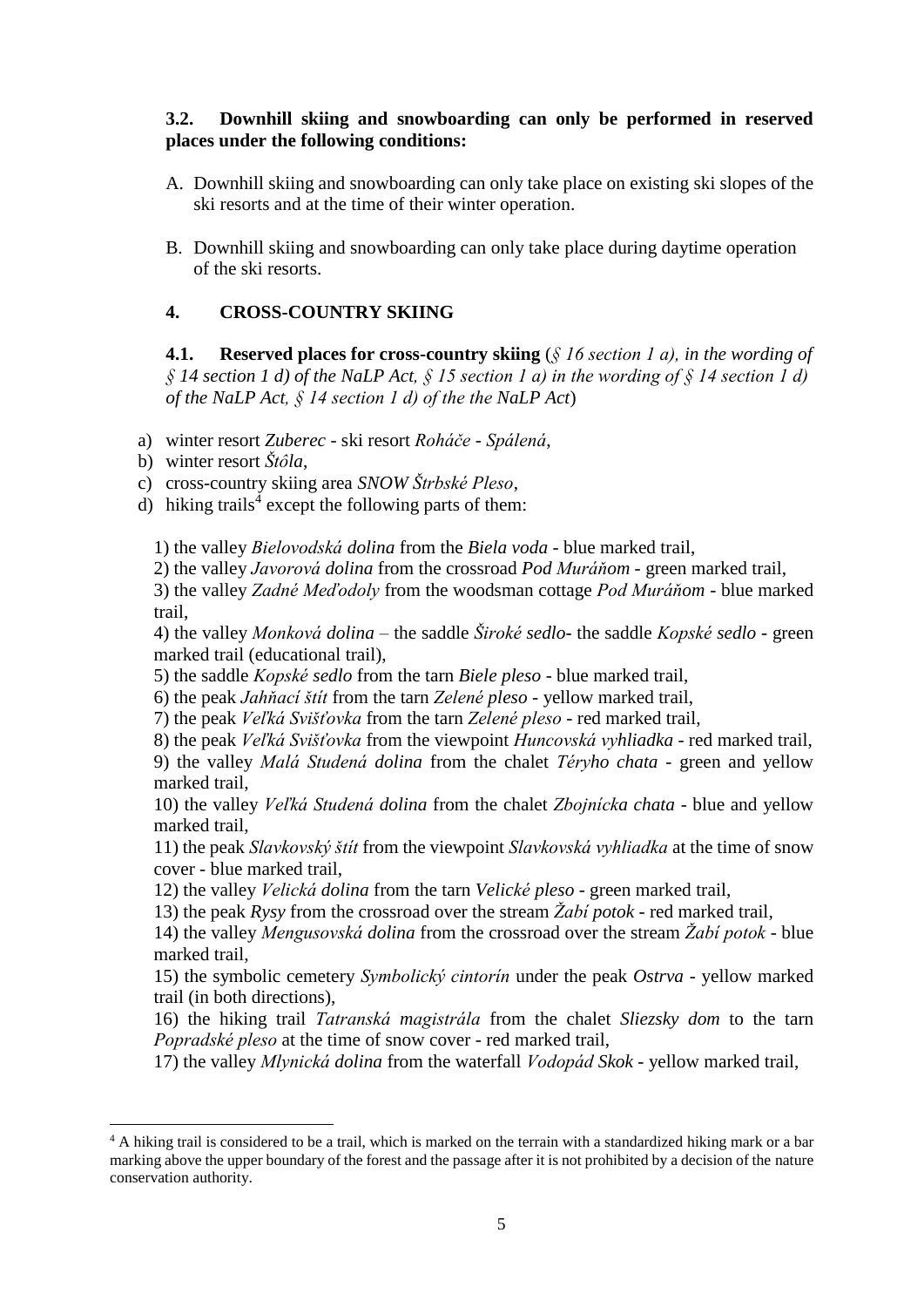18) the valley *Furkotská dolina* from the crossroad on the hiking trail *Tatranská magistrála* - yellow marked trail,

19) the valley *Furkotská dolina* from the chalet *Chata pod Soliskom* - blue marked trail,

20) the peak *Kriváň* from the crossroad near the tarn *Jamské pleso* - blue marked trail,

21) the peak *Kriváň* from the woodsman cottage *Tri Studničky* - green marked trail,

22) the valley *Kôprová dolina* from the waterfall *Kmeťov vodopád* - blue marked trail,

23) the valley *Tichá dolina* from the cottage *Tábor* - yellow marked trail,

24) the valley *Kamenistá dolina* from the pastures towards the mountain saddle *Pyšné sedlo* - blue marked trail,

25) the valley *Bystrá* from the forest meadow *Pod Kotlovou* to the peak *Bystrá* - yellow marked trail,

26) the valley *Račková dolina* from the locality *Prostredné* to the saddle *Račkovo sedlo*yellow marked trail, the saddle *Gáborovo sedlo* - green marked trail and to the saddle *Bystré sedlo* - blue marked trail,

27) from the mouth of the valley *Jamnícka dolina* in the direction to the mountain ridge *Otrhance* (green marked trail) and to the saddle *Jamnícke sedlo* (blue marked trail), than from the crossroad below the peak *Smrek* to the saddle *Žiarske sedlo* (green marked trail) and from the crossroad below the peak *Smrek* to the saddle below the peak *Hrubý* (green marked trail),

28) from the elevation point *Klinovaté* to the peak *Baranec* - green marked trail,

29) from the mouth of the valley *Studená dolina* to the peak *Holý vrch* - blue marked trail, 30) the mouth of the valley *Žiarska dolina* from the upper border of the forest in the direction to the peak *Baranec* - the yellow marked trail,

31) the valley *Žiarska dolina* from the chalet *Žiarska chata* to the saddle *Žiarske sedlo* (green marked trail), the saddle *Smutné sedlo* (blue marked trail) and the saddle *Jalovecké sedlo* (green marked trail),

32) the valley *Jalovecká dolina* from the crossroad to the peak *Salatín* (green marked trail) and to the saddle *Baníkovské sedlo* (blue marked trail) and from the crossroad *Pod Lyscom* to the saddle *sedlo Pálenica* (yellow marked trail),

33) the main mountain ridge of the West Tatras from the saddle *sedlo Pálenica* to the saddle *Pyšné sedlo* - red marked trail,

34) the valley *Smutná dolina* from the tarn *Ťatliakovo pleso* to the saddle *Smutné sedlo* (blue marked trail) and to the saddle *sedlo Zábrať* (green marked trail),

35) the locality of the *Spálený žľab* from the mouth of the ski slope to the elevation point of the peak *Brestová* - blue marked trail,

36) the valley *Zelená dolina* from the crossroad of the hiking trails above the waterfall in the direction to the tarns *Roháčske plesá* (blue marked trail) and to the saddle *Baníkovské sedlo* (yellow marked trail),

37) the valley *Látaná* from the crossroad of the hiking trails below the peak *Lúčna* (green marked trail) and to the saddle *sedlo Zábrať* (yellow marked trail),

38) the valley *Bobrovecká dolina* (near the village *Oravice*) from the crossroad *Pod Umrlou* to the saddle *Bobrovecké sedlo* (blue marked trail),

39) from the mouth of the valley *Juráňová* to the saddle *Sedlo Umrlá* - red marked trail,

40) from the locality *Pribišsko* to the saddle *Sedlo Pálenica* - yellow marked trail,

41) from the top station of cableway of ski resort *Roháče - Spálená* to the peak *Brestová* - green marked trail.

#### **4.2. Cross-country skiing can only be performed in reserved places under the following conditions:**

A. Cross-country skiing can only take place in the above-mentioned areas in the runway corridor created by the operators of ski resorts.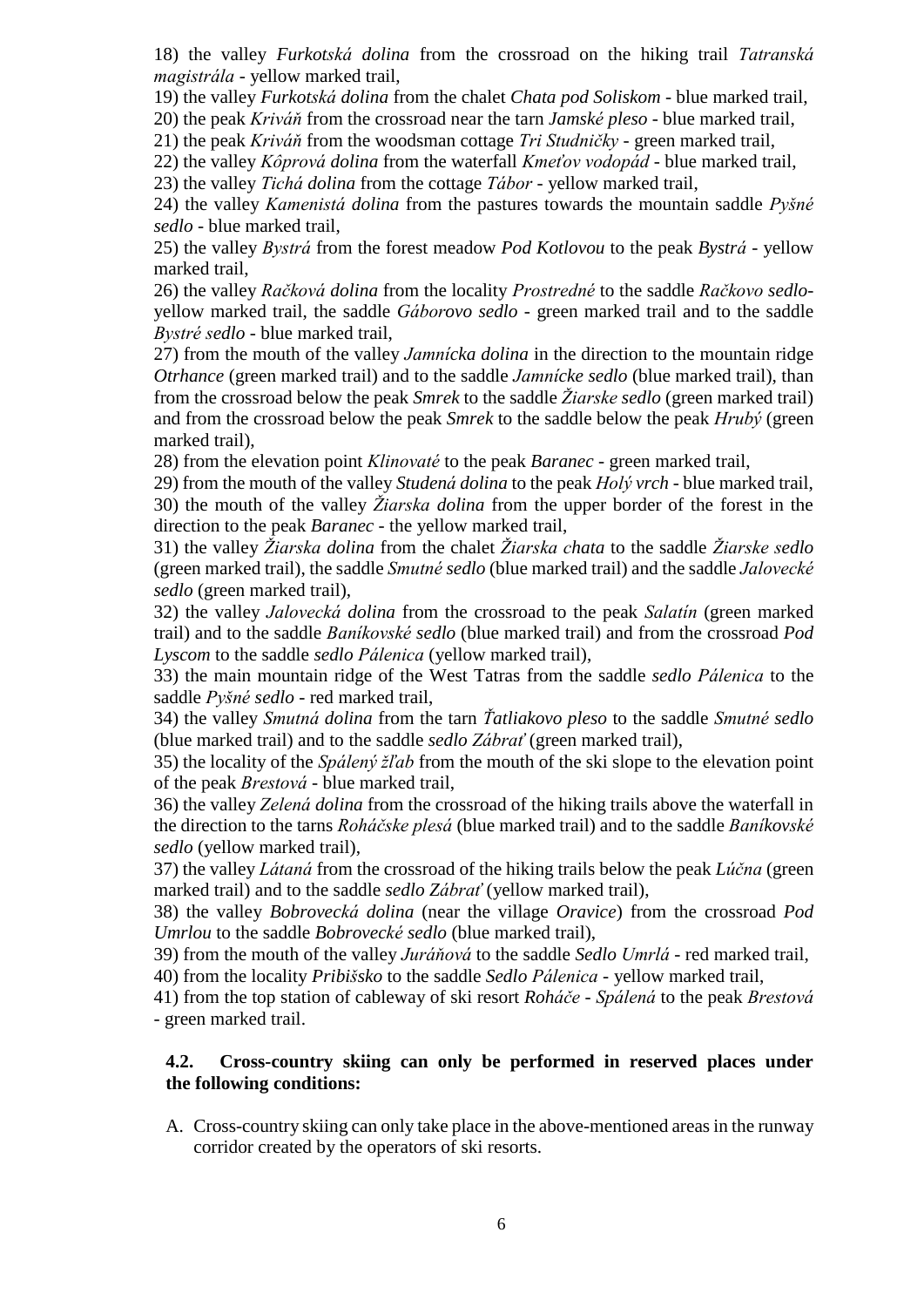B. Cross-country skiing can only take place in the daytime, i.e. it cannot begin earlier than one hour after sunrise and must be completed at least one hour before sunset.

## **5. HIKING ACCOMPANIED BY AN AUTHORIZED PERSON**

**5.1. Reserved places for hiking out of the hiking and educational trails<sup>5</sup> accompanied by an authorized person<sup>6</sup>** (*§ 16 section 1 a), in the wording of § 14 section 1 d) of the NaLP Act, § 15 section 1 a) in the wording of § 14 section 1 d) of the NaLP Act, § 14 section 1 d) of the the NaLP Act*) *-* **the entire territory of TANAP except the following places:**

- a) the massif from the peak *Široká javorinská* to the peak *Žabí vrch Javorový* in the northwest, the valley *Rovienková dolina*, the valley *Svišťová dolina* and the end of the valley *Bielovodská dolina*; the southern boundary of this area creates flowline of the peak *Veľký Žabí štít* –the tarn *České pleso*– the waterfall *Hviezdoslavov vodopád*- the tarn *Litvorové pleso*– the saddle *Prielom* (this restriction does not apply to accession to the valley *Česká dolina* past the stream *Český potok*),
- b) the valley *Kolová dolina* with all cirques and walls, northeastern part of the valley *Čierna Javorová dolina* bounded from the south by the stream *Čierny Javorový potok* and by the mountain ridge of *Snehové veže*,
- c) the mountains Belianske Tatry,
- d) the basin *Huncovská kotlinka* including southeastern part of the peak *Veľká Svišťovka*,
- e) the valley *Slavkovská dolinka* including rocky walls up to the *Granátová lávka*,
- f) the valley *Štôlska dolina* bounded from the north by the crest of the peaks *Ostrva Končistá* and from the south by the hiking trail *Tatranská magistrála*,
- g) the area of the peak *Kriváň* with all the peaks and valleys (*Nefcerka*, *Kotliny*, *Škaredý Žľab*, *Zadný Handel*, *Suchá voda*), from the northeast creates boundary the mountain ridge of the peak *Hrubô* and the eastern boundary creates the mountain ridge of the rock towers *Furkotské veže* and the peak *Kozí chrbát*,
- h) the valley *Tichá dolina*,
- i) the West Tatras.

<u>.</u>

### **5.2. Hiking out of the hiking and educational trails<sup>5</sup> accompanied by an authorized person<sup>6</sup> can only be performed in reserved places under the following conditions:**

<sup>&</sup>lt;sup>5</sup> A hiking trail is considered to be a trail, which is marked on the terrain with a standardized hiking mark or a bar marking above the upper boundary of the forest and the passage after it is not prohibited by a decision of the nature conservation authority. An educational trail is considered to be a trail marked on the terrain with a standardized educational walkway sign and an information board on the natural attractions of the area, possibly accompanied by a printed guide.

 $6$  An authorized person is considered to be a competent person pursuant to Act no. 544/2002 Coll. on the Mountain Rescue Service as amended.